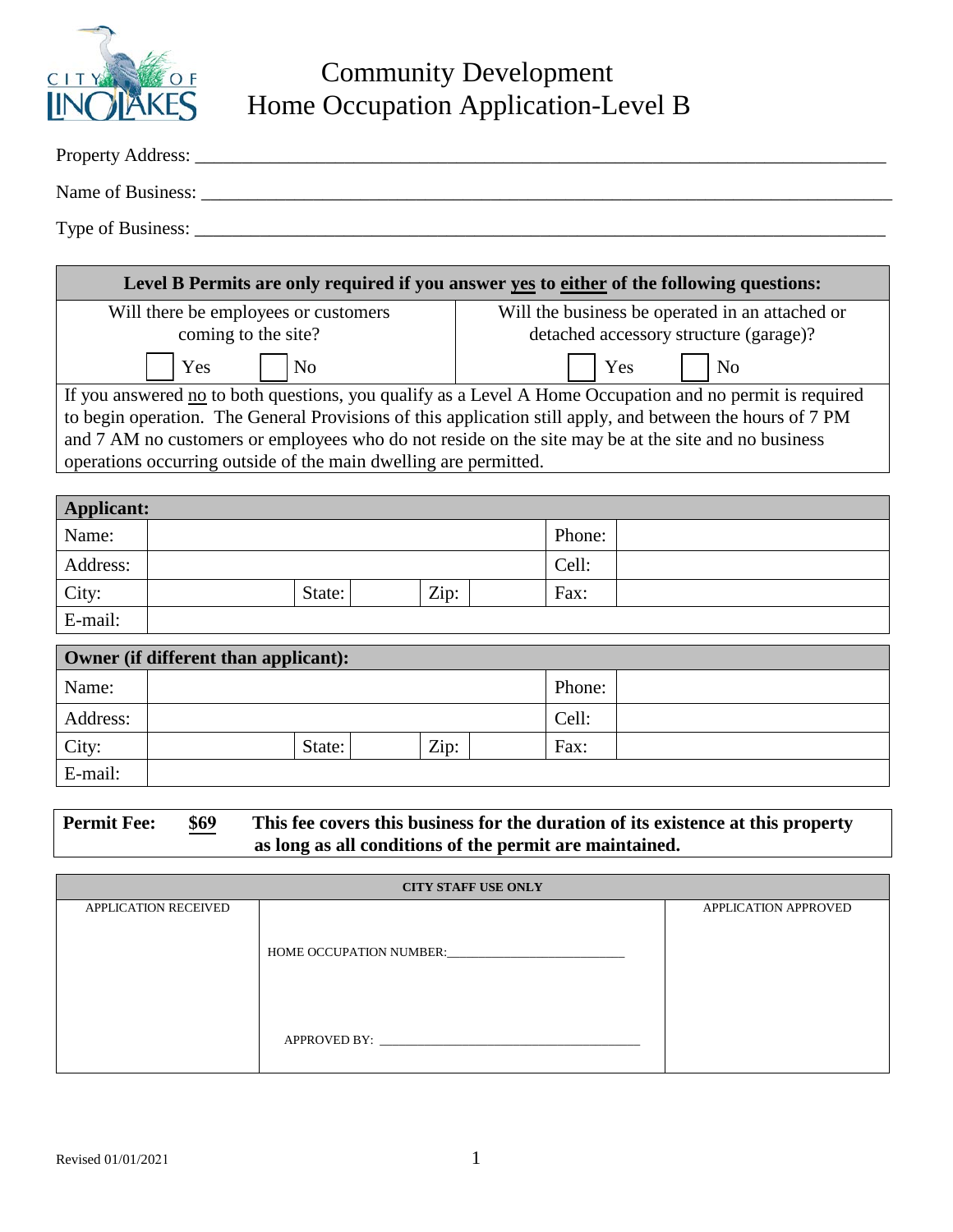

## Community Development Home Occupation Application-Level B

## All Home Occupations must comply with the following **General Provisions**:

- 1. The home occupation shall be operated by an occupant of the dwelling.
- 2. Any home occupation shall be clearly incidental and secondary to the residential use of the premises, and shall not change the residential character thereof.
- 3. All home occupations must comply with all provisions of the City Nuisance Ordinance and shall result in no incompatibility or disturbance to the surrounding residential uses.
- 4. No home occupation shall require internal or external alterations or involve construction features not customarily found in residential dwellings except where required to comply with local and state fire and police recommendations.
- 5. The home occupation shall meet all applicable fire and building codes, and applicable permits must be obtained prior to any construction activities.
- 6. No exterior evidence of the presence of the home occupation on the premises, except any signage allowed by the sign code and any vehicles allowed by §1007.044 (11).
- 7. Personal vehicles not exceeding a gross weight rating of eleven thousand seventy-five (11,075) pounds used in the home occupation may be parked on the site.
- 8. Any vehicle with a gross weight rating in excess of eleven thousand seventy-five (11,075) pounds is subject to §1007.044 (11) of this Ordinance.
- 9. The number of on-site parking spaces shall not be reduced to less than two.
- 10. In no case shall the permitted home occupation cause to create the need for an additional driveway access to the property.
- 11. When applicable, all state licensing requirements are satisfactorily met.
- 12. The applicant shall demonstrate, in a manner found acceptable to the City Engineer that such use is within the capabilities of the property's sewage treatment system or the city's utility system.
- 13. There shall be no use or outdoor storage of any toxic chemicals or hazardous materials of any type or in any amount not normally found in a residential structure.
- 14. No motor vehicle repair, paint or body work; commercial preparation of food for service on the premise; business related to or involving explosives, ammunition or weapons; or ambulance or related emergency services shall be permitted as a Home Occupation.